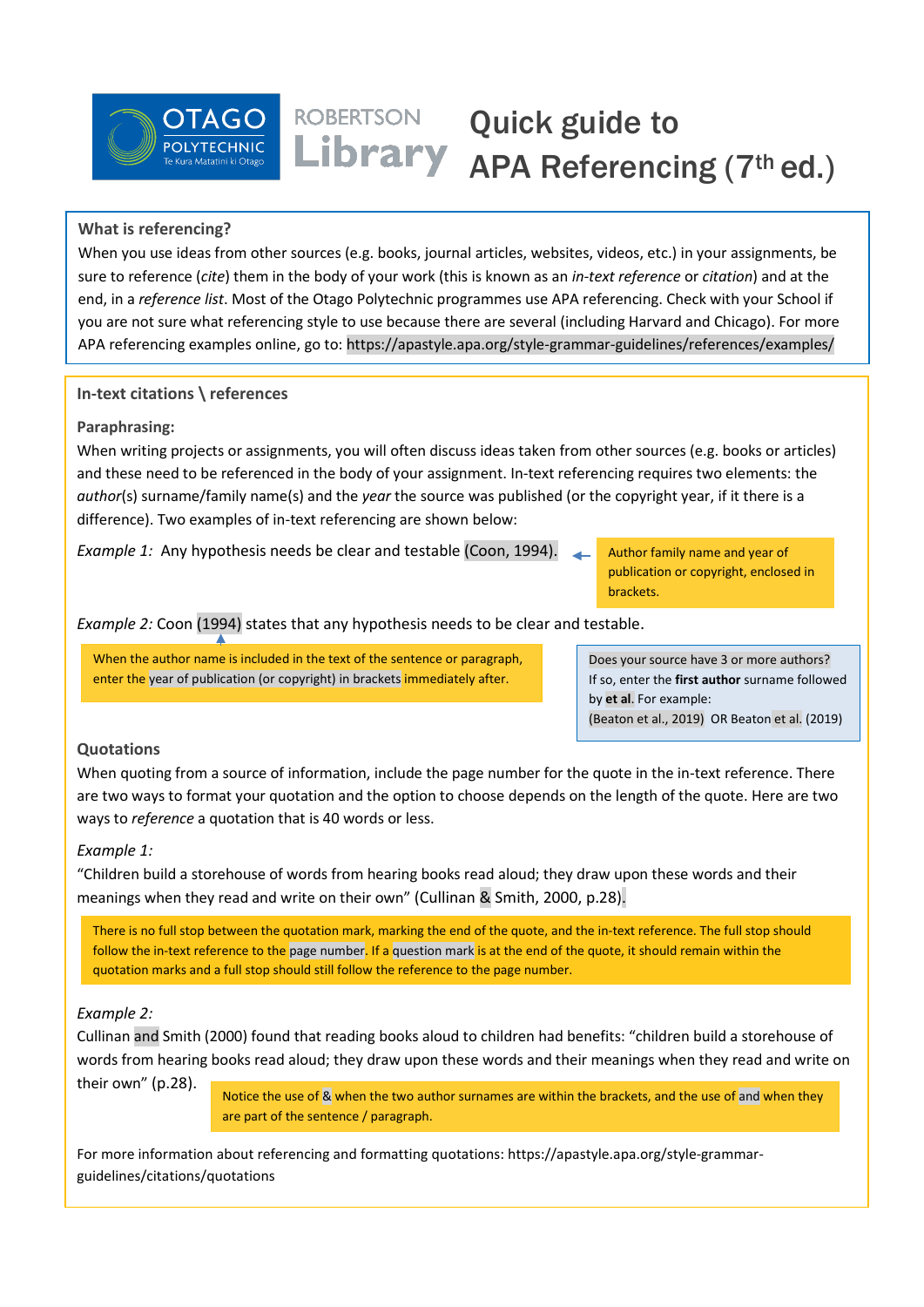# **Citing secondary sources (in the text and reference list):**

A secondary source refers to content first reported in another source. For example, while reading Irvine (2004) you come across a quote that is cited as coming from an article by Bekhoff (2000) and you want to use that quote in an assignment. It is always best to read the original source (in this case, Bekhoff) but if you are unable to access it, you can still use the quote and cite/reference it as coming from a secondary source (Irvine, 2004):



include the database name or URL in the reference.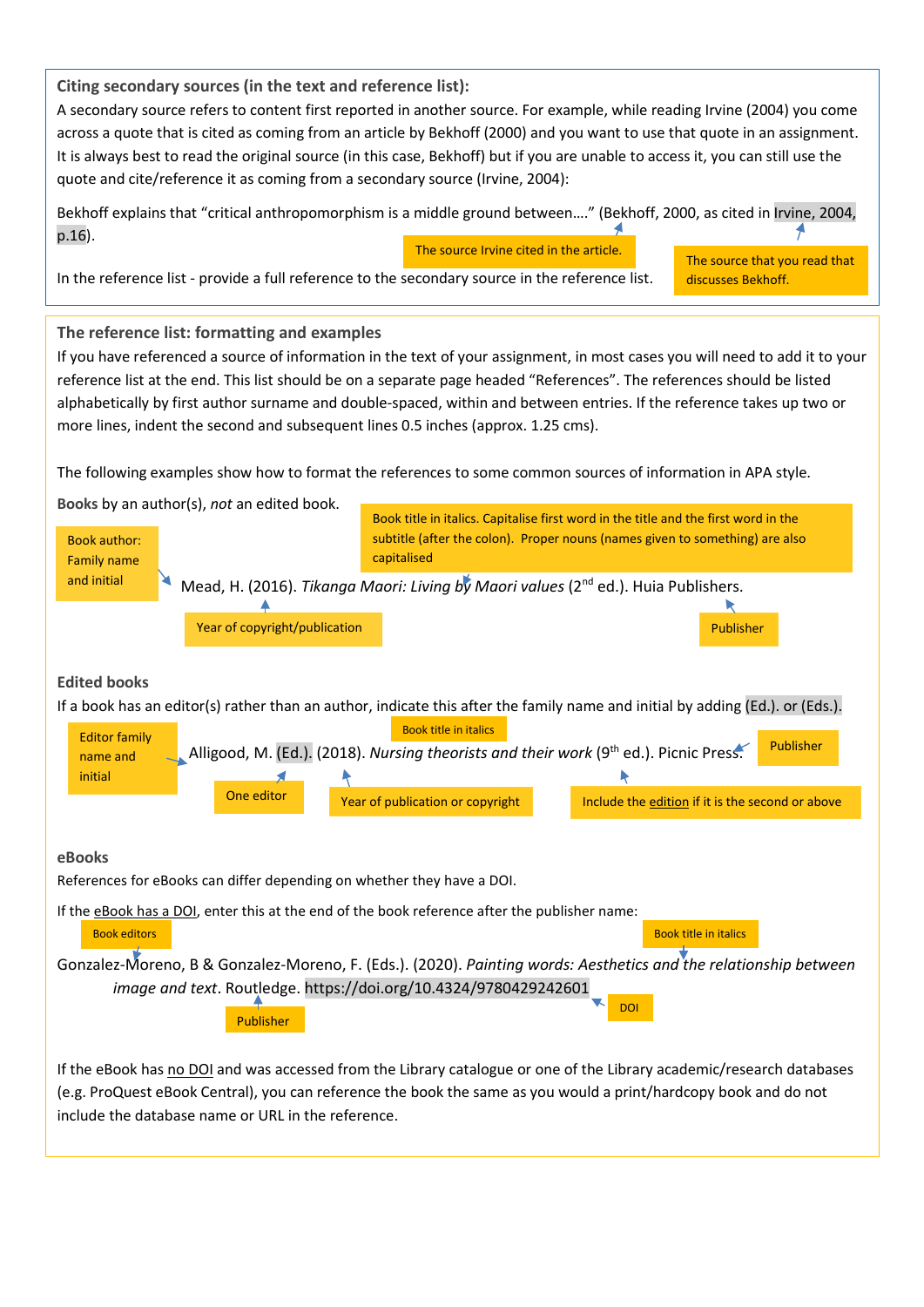| <b>Chapter from an authored Book:</b><br>The following reference is for a chapter in an authored book (i.e. the entire book is written by Haber).                                                                                                                                                                                                        |
|----------------------------------------------------------------------------------------------------------------------------------------------------------------------------------------------------------------------------------------------------------------------------------------------------------------------------------------------------------|
| Author of chapter and entire book<br>Notice In between the chapter title (not italicised) and the book title (italicised)                                                                                                                                                                                                                                |
|                                                                                                                                                                                                                                                                                                                                                          |
| Haber, D. (2013). Community health In Health promotion and aging: Practical applications for<br>health professionals (6th ed., pp. 291 -314). Springer.<br>Publisher                                                                                                                                                                                     |
| Edition of book if 2 <sup>nd</sup> or above, followed by chapter page range                                                                                                                                                                                                                                                                              |
| Chapter from an edited book                                                                                                                                                                                                                                                                                                                              |
| Book editors: Initials, Family name<br>Author(s) of chapter<br><b>Chapter title</b>                                                                                                                                                                                                                                                                      |
| Schwartz, K. (2018). History and practice trends in physical dysfunction intervention. In H. McHugh Pendleton & W.                                                                                                                                                                                                                                       |
| Schultz-Krohn (Eds.), Occupational therapy: Practice skills for physical dysfunction (8th ed., pp. 16-23). Elsevier.                                                                                                                                                                                                                                     |
| <b>Book title</b><br><b>Edition and pages</b><br><b>Publisher</b><br><b>Editors</b>                                                                                                                                                                                                                                                                      |
| Chapter from an eBook - if the chapter has a DOI, include it after the publisher name at the end of the reference. If the book<br>chapter does not have a DOI and the eBook was accessed from the library catalogue or research database, treat it like a<br>print/hardcopy book reference and do not include the database name or URL in the reference. |
|                                                                                                                                                                                                                                                                                                                                                          |
| Journal articles (peer reviewed articles):<br>Here is an example of a reference for an article from a peer reviewed/academic/scholarly journal:                                                                                                                                                                                                          |
|                                                                                                                                                                                                                                                                                                                                                          |
| Article title (not italicised)<br>Author(s) family name, initial(s)<br>Year the journal issue was published                                                                                                                                                                                                                                              |
| Zoffmann, V., Harer, I., & Kirkvold, M. (2008). A person-centered communication and reflection model: Sharing                                                                                                                                                                                                                                            |
| decision-making in chronic care. Qualitative Health Research, 18(5), 670-685. < start and end page of article.                                                                                                                                                                                                                                           |
| Journal title in italics and capitalised<br>The journal volume number and the issue number in<br>(brackets). Not all journals have a volume or issue                                                                                                                                                                                                     |
| numbers.<br>Articles accessed online with a DOI                                                                                                                                                                                                                                                                                                          |
| If your online article has a DOI, include it at the end of the reference (after the page numbers). There is no full stop after<br>the DOI                                                                                                                                                                                                                |
| If your article has no DOI but you accessed it online through the Library catalogue or research database: Use the same                                                                                                                                                                                                                                   |
| format as the Zoffmann, Harer & Kirkvold (2008) reference above and do not include the database name or URL in the<br>reference.                                                                                                                                                                                                                         |
| Online articles with no DOI and not accessed from the Library catalogue or research database: Add the article URL to the                                                                                                                                                                                                                                 |
| end of the reference. There is also no full stop after the URL                                                                                                                                                                                                                                                                                           |
|                                                                                                                                                                                                                                                                                                                                                          |
| <b>Magazine article</b><br>Magazines tend to come out much more frequently than peer reviewed journals and they usually have an issue date. This<br>is included in the reference. Include a DOI if the article has one. Include the URL if accessed online and no DOI. Some                                                                              |
| online articles will have no volume / issue numbers or page numbers and in these cases, you can omit them from the                                                                                                                                                                                                                                       |
| reference.<br>Volume or volume (issue), if provided<br>Online article?<br>Date                                                                                                                                                                                                                                                                           |
| <b>Follow the same</b><br>Chisholm, D. (2014, September). The upside to anxiety. North and south, 342, 36-46.<br>guidelines for journal                                                                                                                                                                                                                  |
| articles above<br><b>Article</b><br>Author<br>Journal<br>Pages, if<br>regarding DOIs, no<br>provided<br>DOIs and URLs etc.)                                                                                                                                                                                                                              |